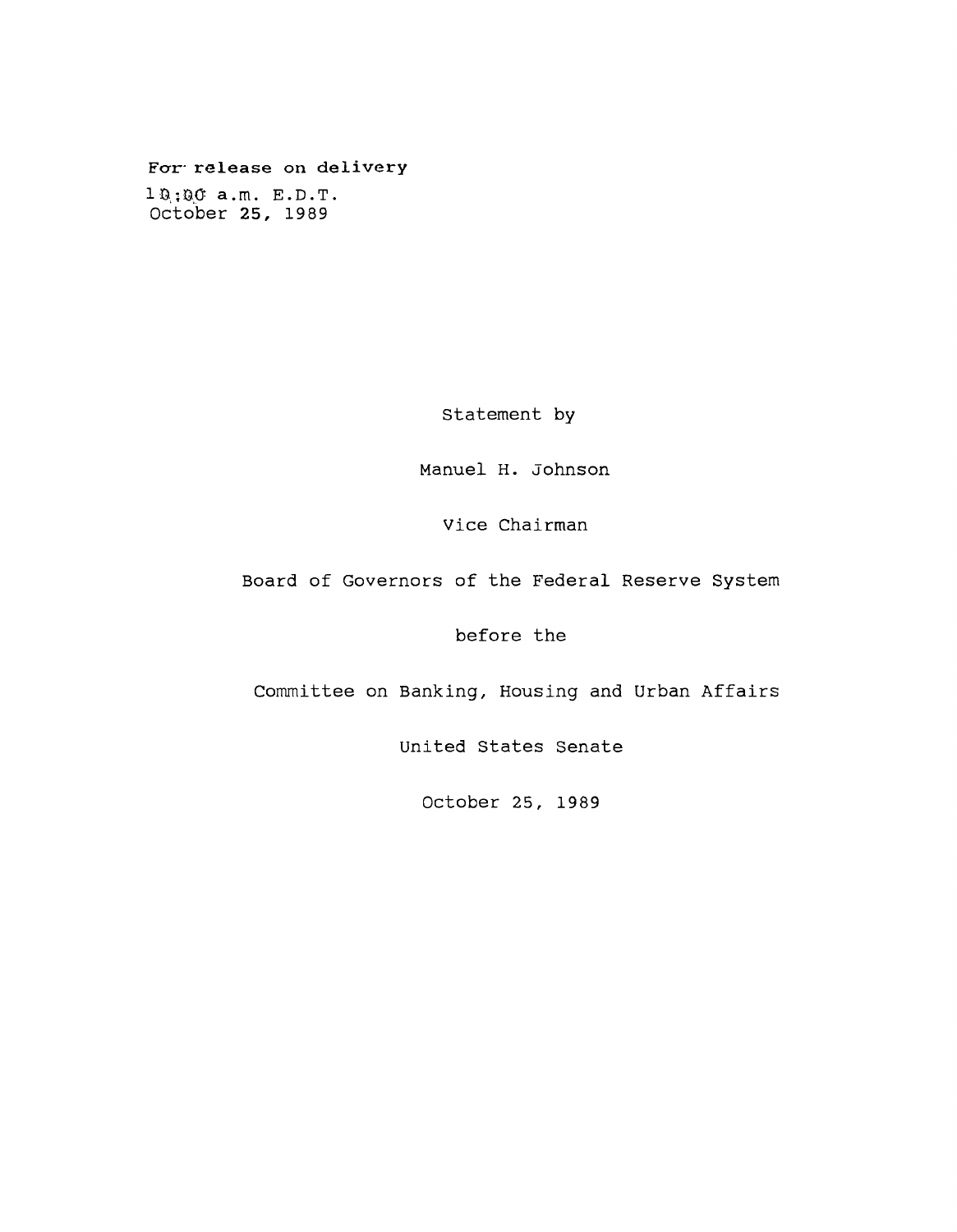# SUMMARY OF TESTIMONY BY THE FEDERAL RESERVE BOARD ON THE CONDITION OF THE BANKING SYSTEM

The last several years have been especially turbulent ones for U.S. banks. Although its problems have been far less than those of thrifts, the banking industry is only now emerging from a difficult period in which historically large numbers of banks have failed.

An important theme when describing the recent performance of the banking industry is that many institutions have made progress toward increasing their profitability and also their reserves and capital base. The pace of improvement has been slow, bank failure rates continue to be unacceptably high, and clear pockets of real and potential problems remain. Several large institutions, in particular, are reporting third-quarter losses due to asset quality problems that, in some cases, will give them losses for the year. Nevertheless, the industry seems to be better prepared to deal with its problems now than it has been in several years.

The current condition of the industry reflects in large part the length and nature of the current business cycle. Although we are currently benefitting from the longest peacetime expansion in U.S. history, it has not been felt equally by all sectors of the economy. In particular, the energy and agricultural sectors, foreign loans, and real estate markets have presented banks with substantial problems that, in varying degrees, remain today.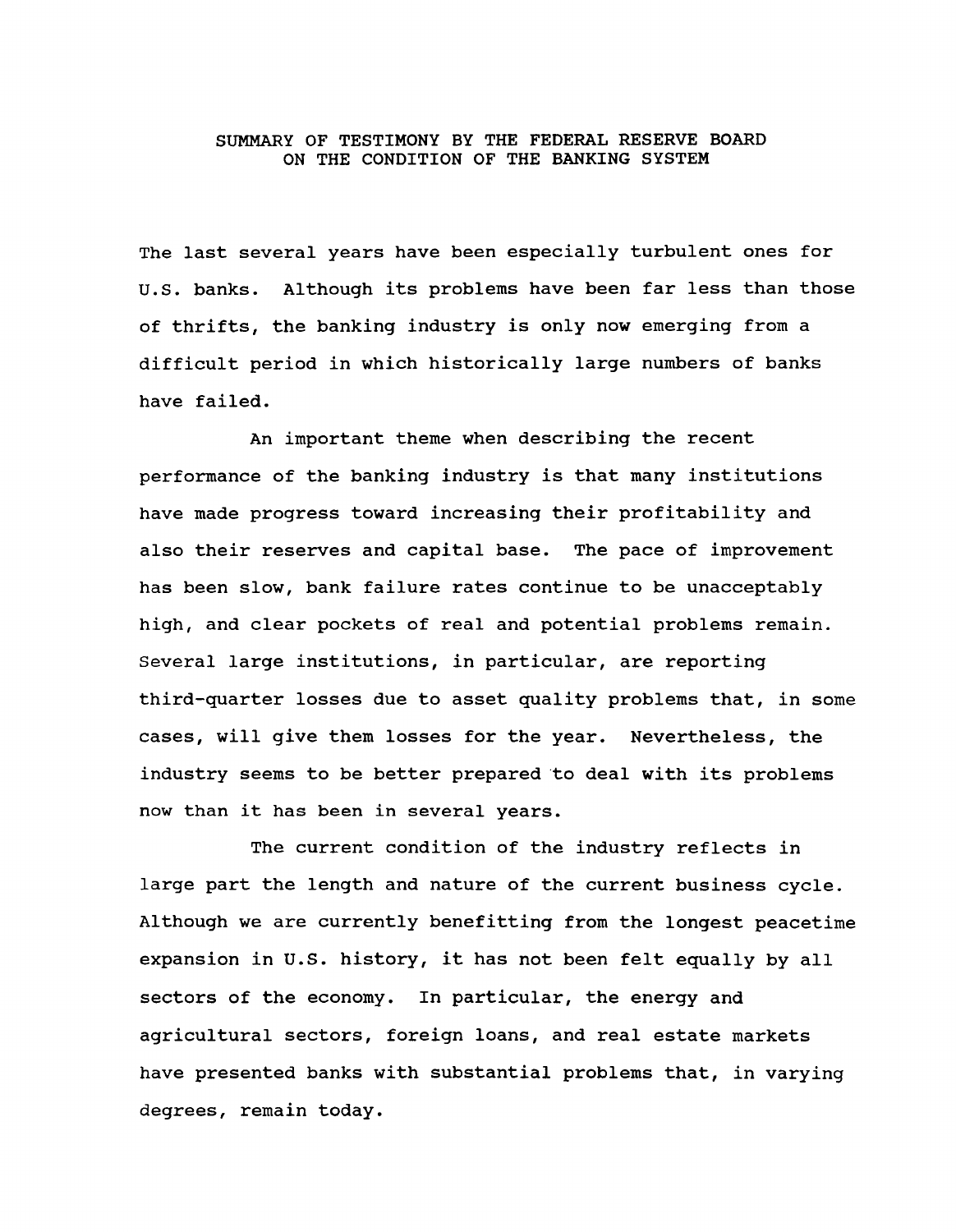Profitability. Earnings of the U.S. banking industry rebounded strongly during 1988 and have continued, for most institutions, into 1989, as well. Average return on assets during 1988 for all insured commercial banks was 0.80 percent, the industry's highest reported annual figure in years. During the first half of 1989, the industry reported an annualized average return on assets of about 0.90 percent. Until most recently, much of the improvement since 1987 has reflected sharply lower loan loss provisions by the largest institutions. However, that situation changed sharply in the third-quarter of this year, as some of them made large loss provisions, mostly for real estate and foreign loans.

Although these losses will temper the progress that much of the industry has made, they have led to larger reserves that should give these companies greater flexibility to deal with their problems. In some cases the losses have also been coupled with plans to issue additional common stock. Asset quality. Asset quality remains the principal concern facing the industry. Loans to developing countries and real estate loans, especially in New England and the Southwest, remain of significant concern. At more than \$100 billion, the industry's loans and commitments to highly leveraged borrowers could also present problems for some companies, if not properly managed.

Capital adequacy. The industry's primary capital ratio has increased from 7.9 percent at the end of 1987 to 8.25 percent at mid-year 1989. The general improvement has been widespread.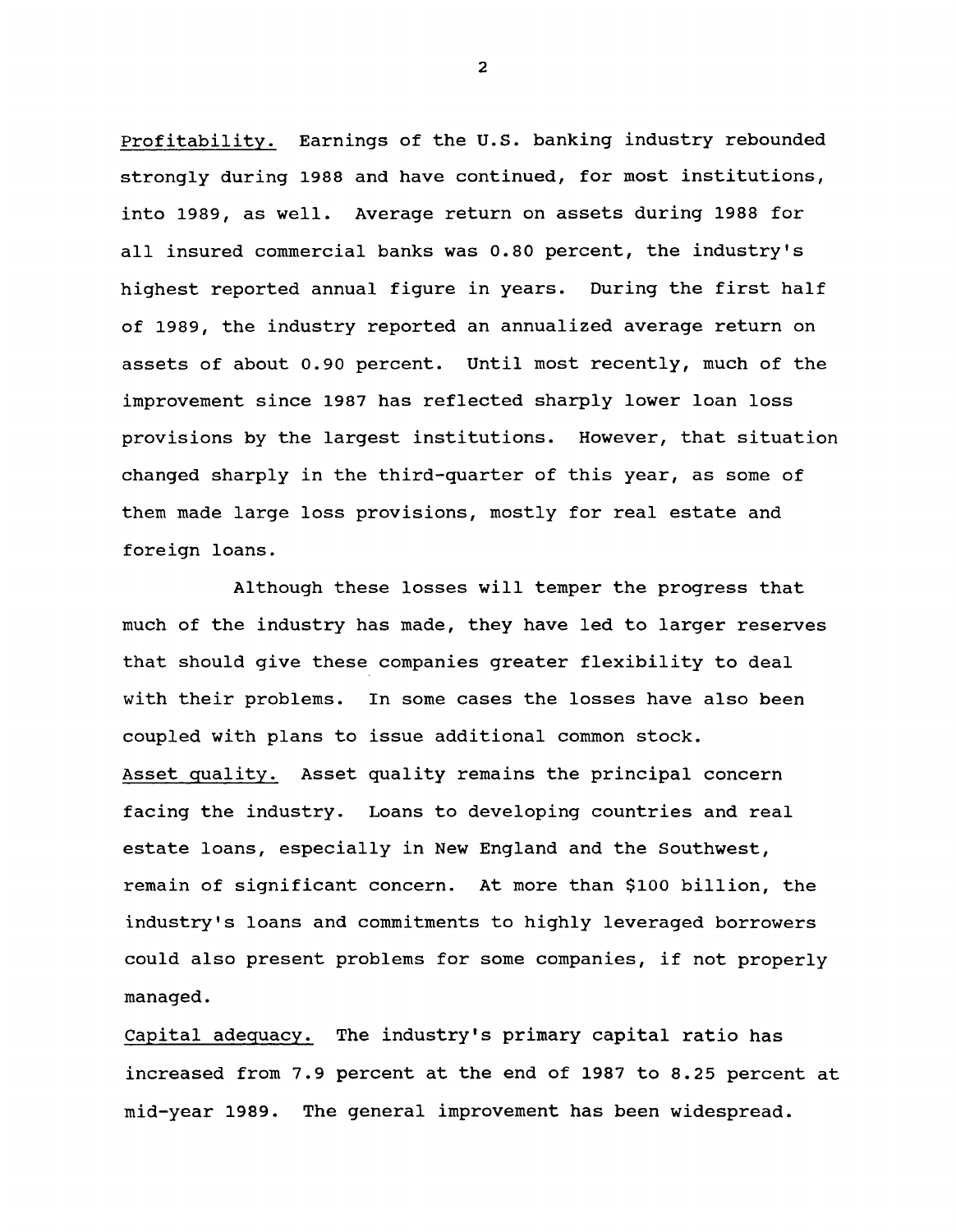The preponderance of small- and medium-sized institutions now meet the proposed 1992 risk-based standard, and most large institutions also meet or are well on their way toward meeting that future minimum standard.

Problem and failed institutions. Through September 1989, 160 commercial banks failed, with total assets of \$25.7 billion. The number and assets of problem institutions also remain historically and unacceptably high, but appear to have peaked. At the end of the third quarter, 1,166 commercial banks were considered problem institutions, compared with a high of 1,575 banks at the end of 1987. Most of them are located in the Southwest, while conditions in the West and Midwest have improved.

Conclusion. Overall, much of the industry has made progress during the past year and one-half to rebuild earnings and capital and to compete effectively. An important feature of this effort has been the industry's trend toward consolidation, brought about by mergers or acquisitions of failed institutions and the existence of interstate compacts. These mergers may benefit individual institutions and could also lead to a stronger and more competitive banking system. It could also, however, present some companies with new and expanded risks. While the condition of the industry may have improved, we must see further gains before we can say that the problems that have beleaguered the industry are behind us.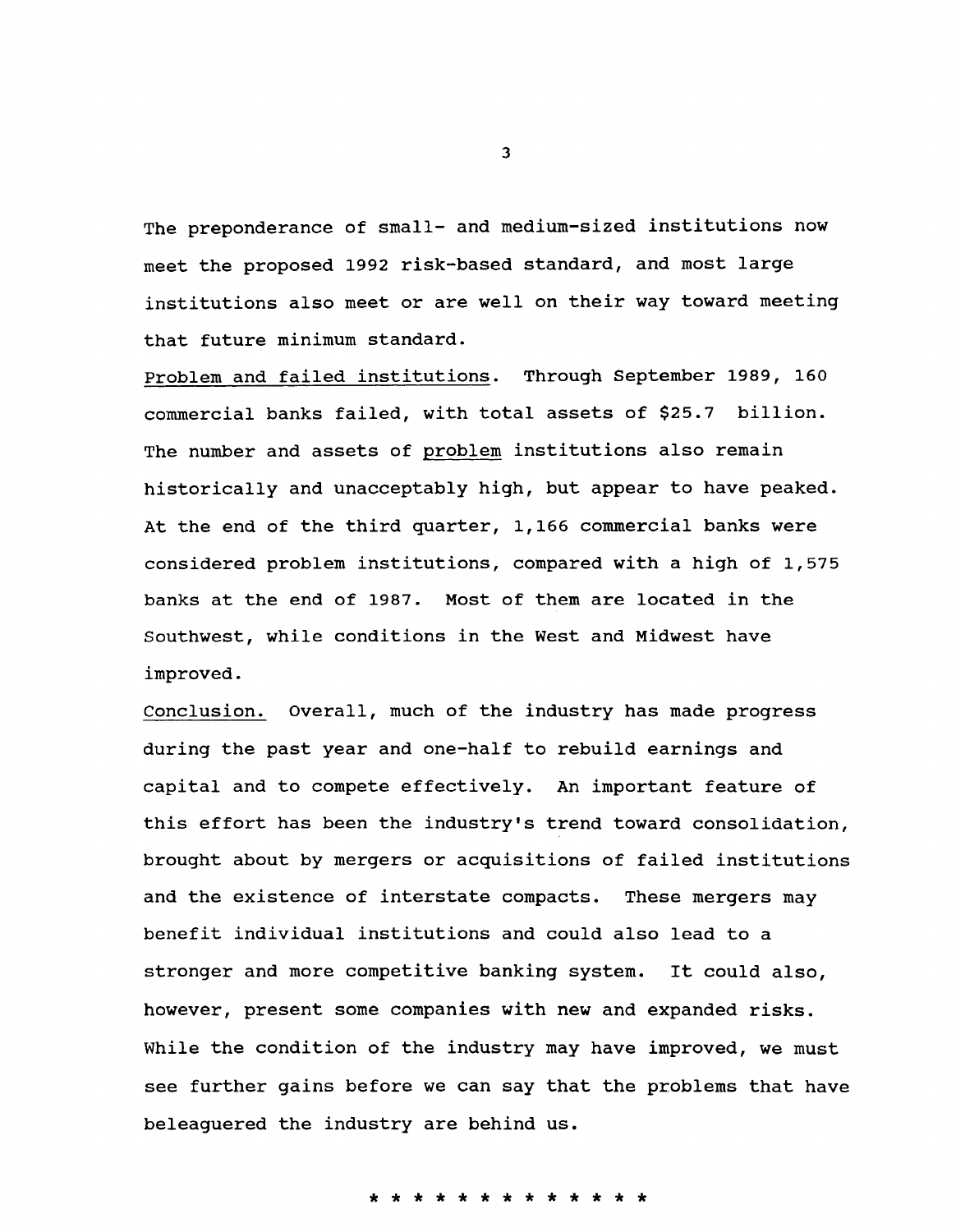I welcome the opportunity to be here today to present the views of the Federal Reserve about the condition of the nation's banking system. During the last several years, the U.S. financial system has had to operate in an environment characterized by rapid change that has led to significant pressures on many institutions. The landmark legislation that Congress recently enacted to deal with the savings and loan industry is a visible illustration of the problems that certain segments of our depository institutions industry have encountered in recent times. Although the problems of the U.S. banking system have been far less than those of thrifts, the banking industry is only now emerging from a difficult period in which historically large numbers of banks have failed. It is important as we go forward that we remain vigilant in our supervisory efforts to ensure that the banking system continues to rebuild its strength and maintain the confidence of the general public.

In my remarks today I will provide the Board's views of the general strength and outlook for the U.S. banking industry and of the principal issues that we face. I will also discuss some of the actions the Board has taken to foster a sounder, more resilient, and competitive banking system. In the process, I will generally address the areas cited in the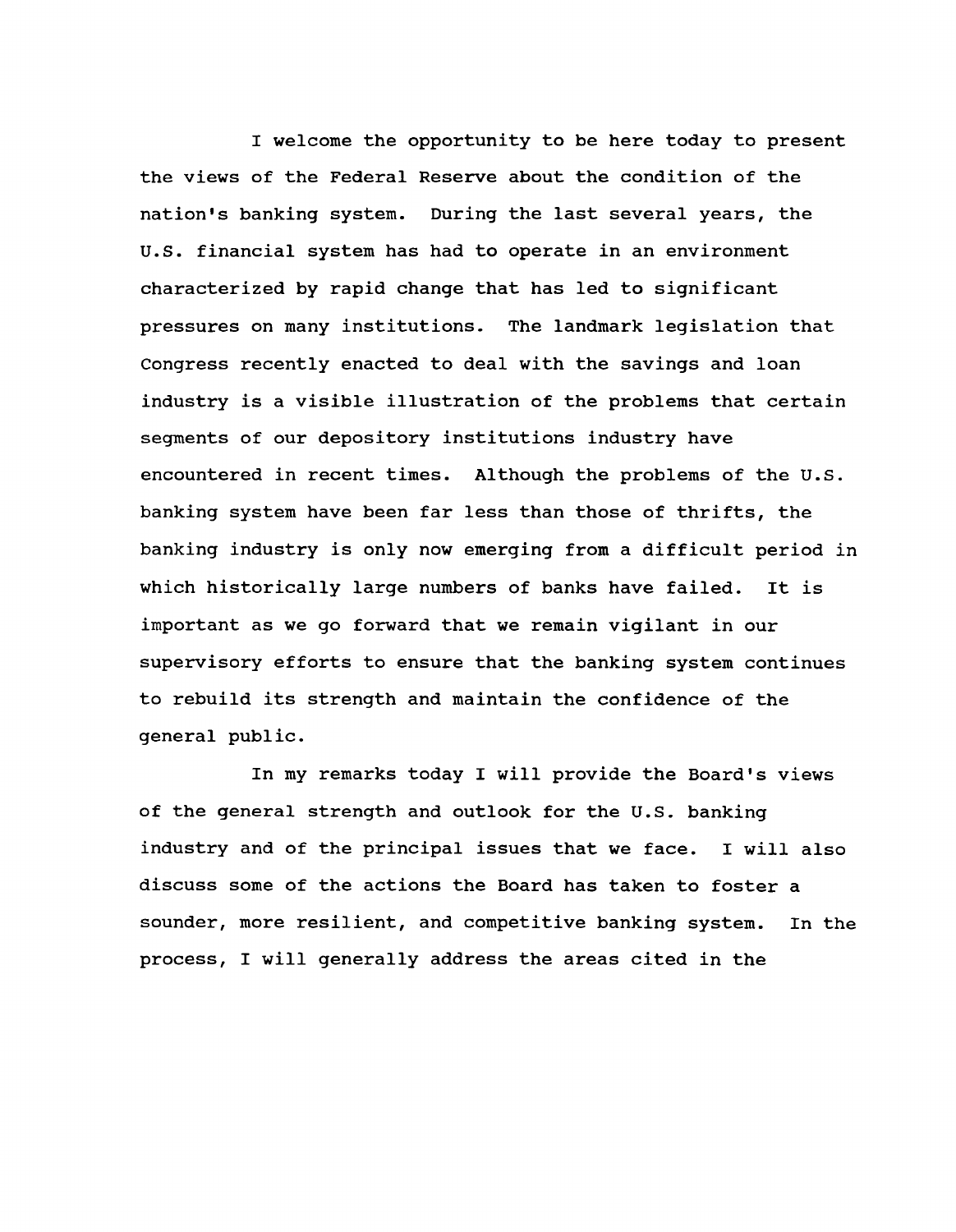Committee's invitation letter. I would like to begin with an overview of current banking conditions.

#### **OVERVIEW**

An important theme when describing the recent performance of the banking industry is that many institutions have made progress toward increasing their earnings and strengthening their reserves and capital base. The pace of improvement may be slower than we would like, bank failure rates continue to be unacceptably high, and clear pockets of real and potential problems remain. Moreover, some large institutions, in particular, are reporting third-quarter losses due to asset quality problems that will give many of them losses for the year. Nevertheless, the industry seems to be better prepared to deal with its problems now than it has been in several years.

The progress— and the problems— that the industry has seen reflect in large part the length and nature of the current business cycle. Although we are currently benefitting from the longest peacetime expansion in U.S. history, it has not been felt equally by all sectors of the economy. The energy sector has been hurt severely by lower oil prices; the agricultural sector has been buffeted at times by low commodity prices and at other times by poor crop yields; conditions abroad have adversely affected the quality of many foreign loans and the strength of export markets; and the volatility of interest and exchange rates has increased the risks in many business sectors. These events have also contributed to excess supplies of real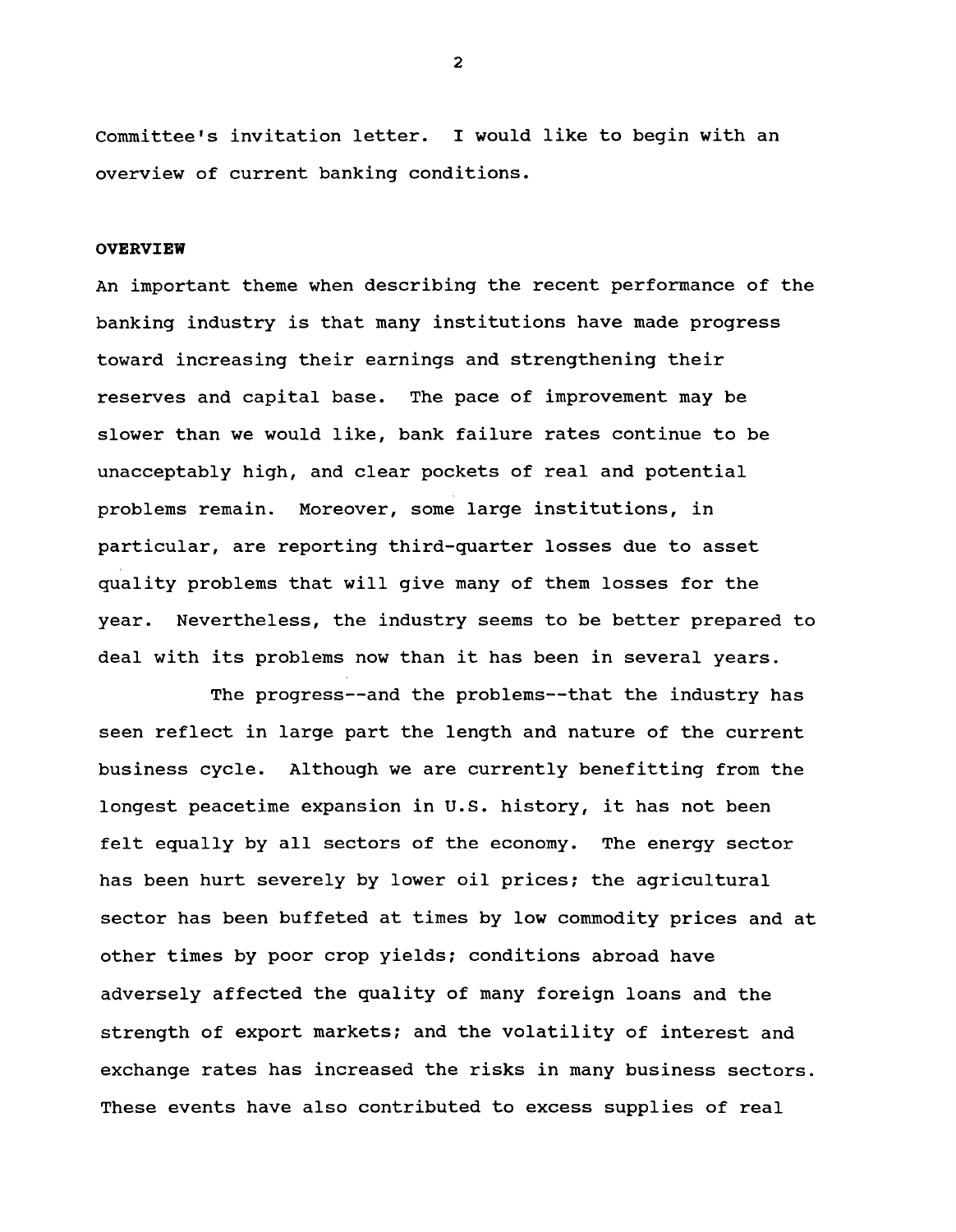estate properties in some regions of the country that, at times, have produced sharp declines in real estate values. Those declines have not only created severe problems for many thrifts, but they have also affected some banks.

Technological change, financial innovations, and increased competition have also altered the environment for at least the major banking institutions. Foreign institutions, for example, have continued to increase their market share of U.S. business loans. Some of those foreign institutions have had lower capital standards and broader powers, providing them with a competitive edge. Many of the larger U.S. banking organizations have addressed this challenge, in part, by expanding their so-called "off-balance sheet" activities, such as interest rate swaps and financial guarantees, and by devoting more energy to developing new financing techniques. They have also requested--and received--somewhat broader powers so that they can continue to compete with both nonbank firms and foreign banks.

The growing movement toward interstate banking has further altered the competitive environment for U.S. banks. The number of mergers and acquisitions of major financial institutions has increased sharply in recent years due to the failure of some large institutions and to the adoption of regional interstate compacts by many states. In general, these structural changes should help U.S. banks compete in world markets by increasing their financial strength and operating efficiencies. It may also, however, present them with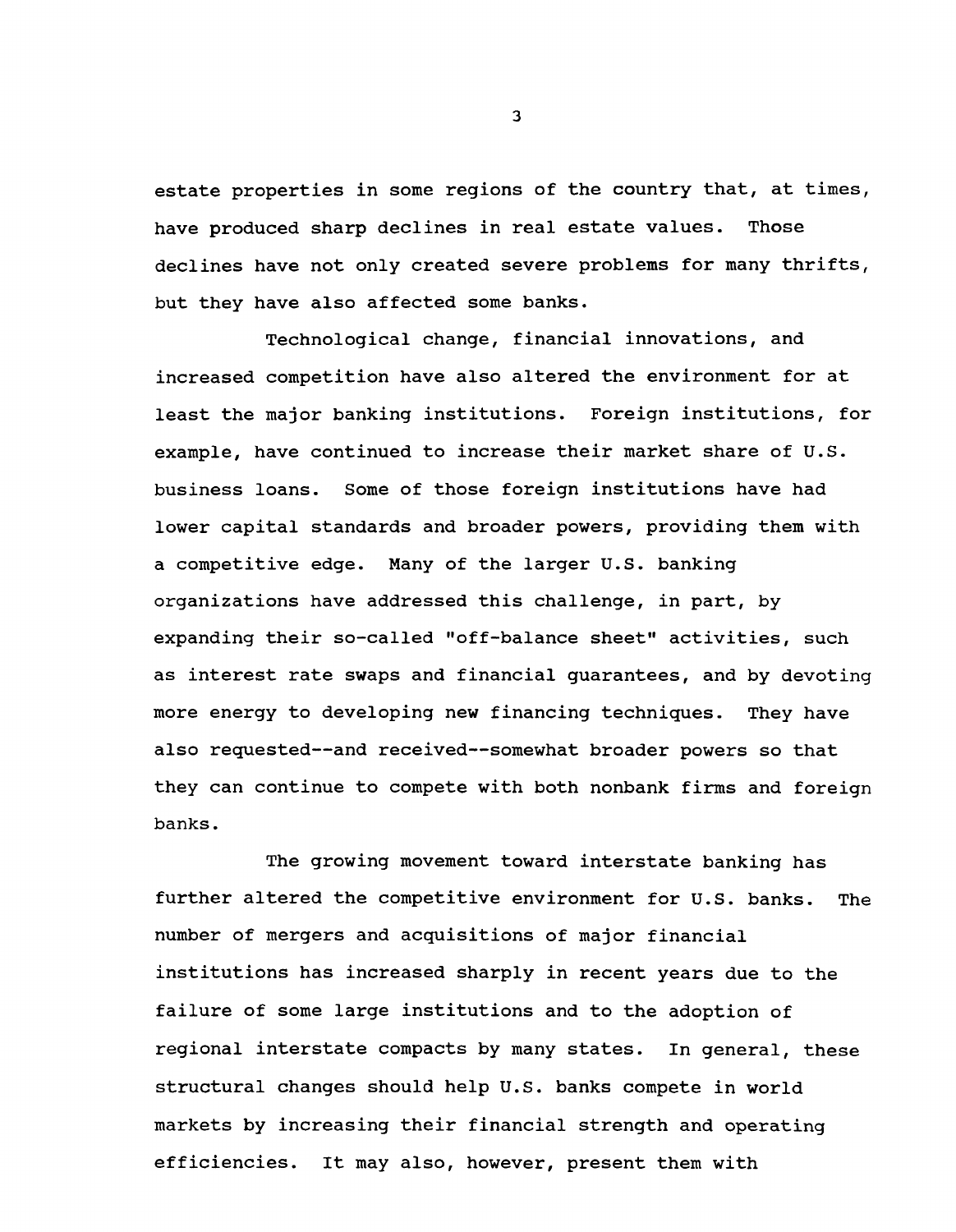additional challenges to implement the organizational and operating changes they need in order to manage their risks effectively. As banking regulators, we need to monitor these developments carefully in the months and years ahead as the industry continues to revise its structure and as we resolve the insolvent S&Ls.

## **RECENT FINANCIAL PERFORMANCE**

Let me now turn to more specific indicators of recent banking industry performance. In general, these measures have shown an improvement in recent periods, especially for the regional institutions which are less exposed to heavily indebted foreign countries.

Profitability. Earnings of the U.S. banking industry rebounded strongly during 1988. Average return on assets during 1988 for all insured commercial banks was 0.80 percent, compared with 0.11 percent in 1987. This recent performance represented the highest reported profitability measure for the industry in decades. Importantly, the strongest performance was reported by many of the largest banks, which were responsible for the industry's losses in 1987 and which have the greatest need to strengthen their capital positions. The 25 largest bank holding companies, for example, reported a return on assets for 1988 of 0.90 percent, mostly reflecting the earnings of their subsidiary banks. Their 1988 results, however, reflected loan loss provisions that, as a percent of assets, were significantly lower than they had been in recent years.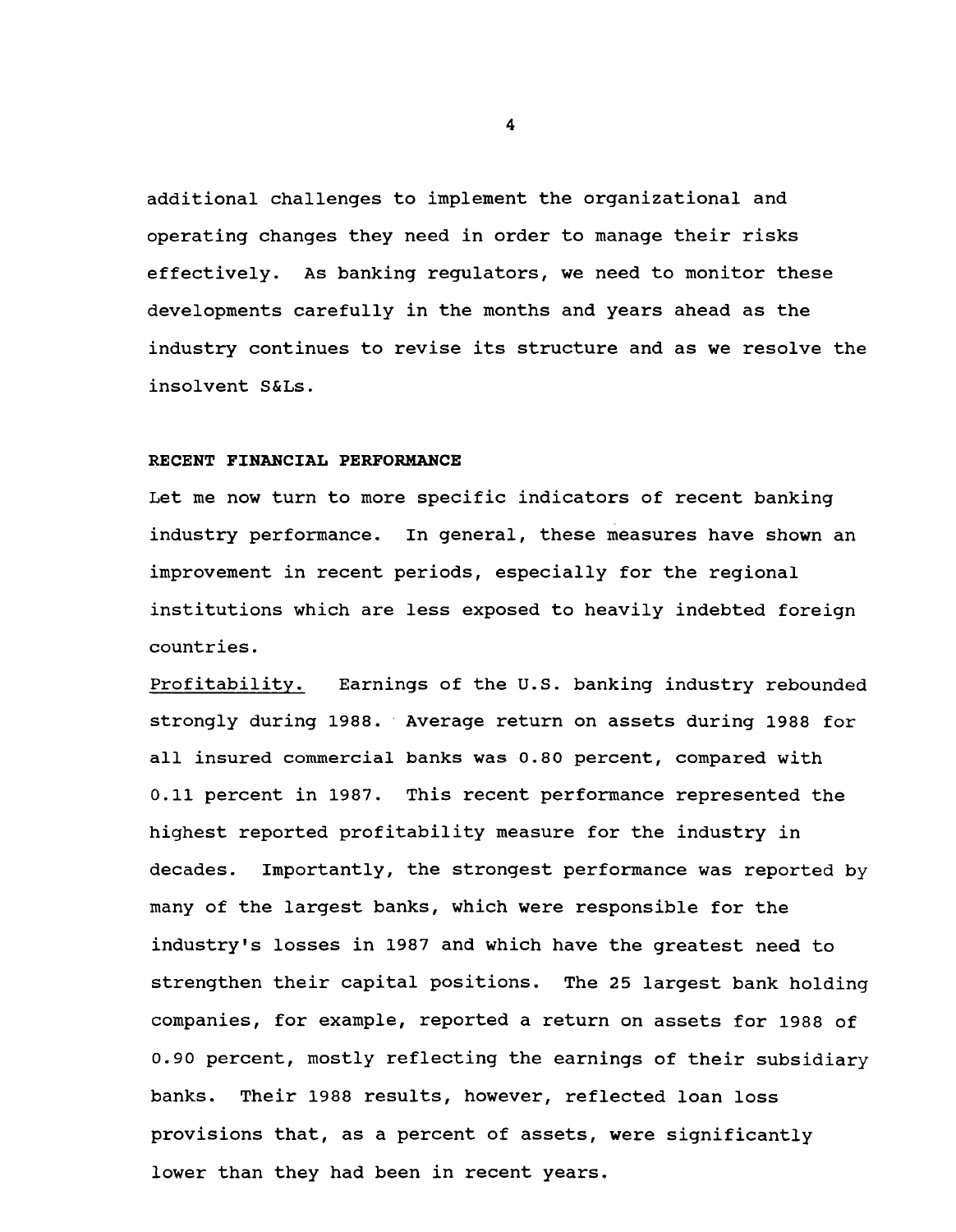For many institutions, last year's relatively strong earnings performance has continued into 1989, as well. During the first half of the year, both the largest banks and the banking industry reported annualized average returns on assets of about 0.90 percent. Most recently, however, some of the largest institutions have substantially increased their provisions for loan losses, which will temper the earnings gain that much of the industry has made.

Much of the earnings improvement last year reflected sharply lower loan loss provisions by the largest institutions, but other factors were also important, as well. Many of the larger companies, in particular, have increased their emphasis on generating noninterest revenues and on controlling operating expenses. Noninterest income of the 25 largest bank holding companies, from such sources as investment banking, asset sales, service charges, and loan commitments, as well as from foreign exchange and securities trading and other activities, has more than doubled in the past five years relative to total assets. That trend may continue as the largest banking organizations search for ways to improve investor returns while minimizing their credit risks and their need for additional shareholder funds.

The relatively low level of loss provisioning continued through the first-half of 1989, as well. However, by the third-quarter, many of the largest companies had announced substantial additions to their reserves, mostly in anticipation of further losses among their foreign loans and domestic real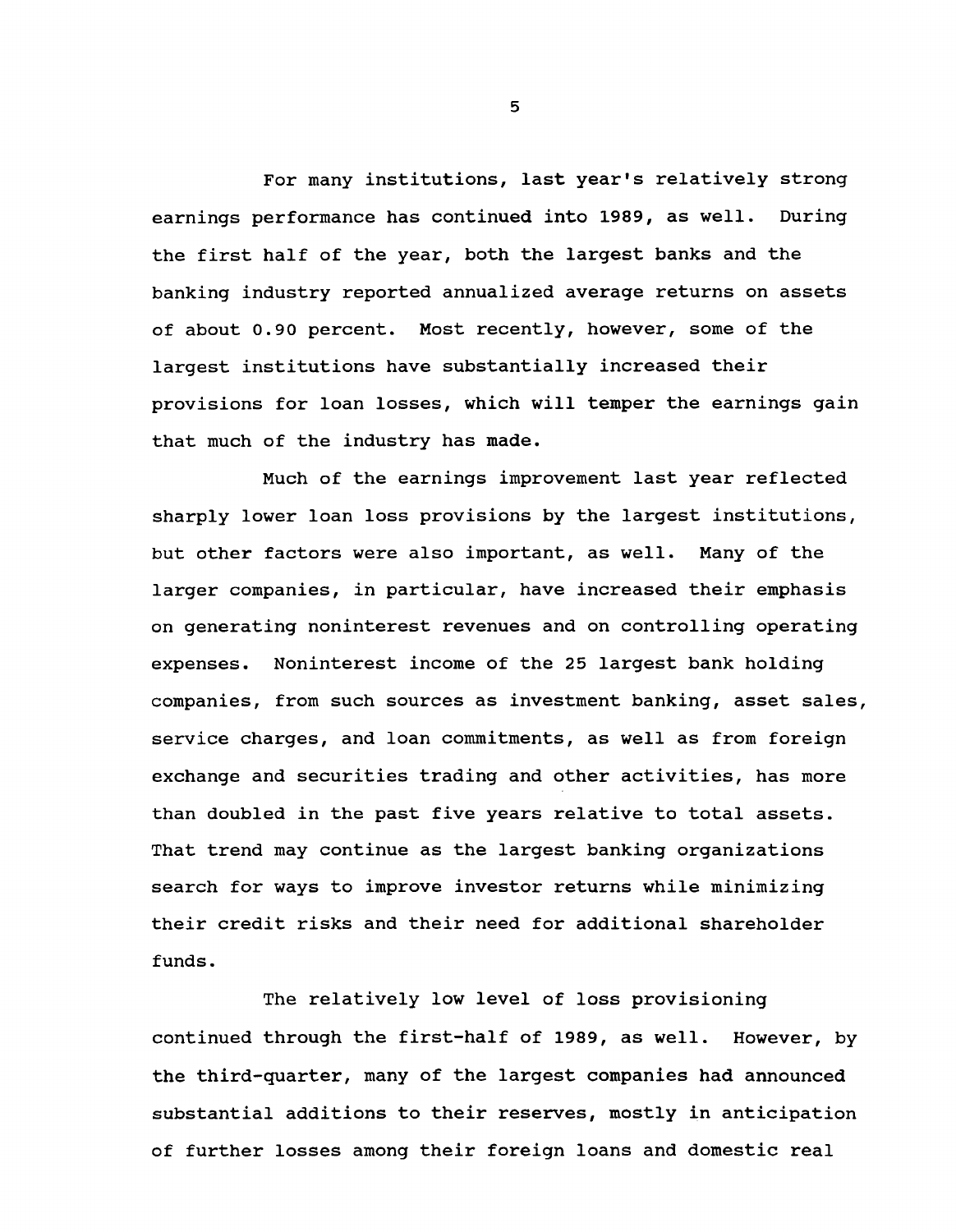estate credits. The latest provisions give several of the largest U.S. banking organizations reserves for developing country loans that exceed 50 percent of their exposure.

The appropriate amount for the reserve depends partly on the strategy of the lender toward this business. The indebted countries clearly need some access to new financing. Those institutions that take a long-term view and are prepared to work with the borrowers may well realize higher returns on their loans than will those who are willing to take near-term losses and withdraw from that market. There is no magic number regarding the appropriate volume of reserves for these loans. Nevertheless, our policy has been, and remains, to require additional reserves, when we believe that conditions warrant.

The third-quarter losses that some large companies have reported, while troubling, should better position the companies for the future. Moreover, some companies have coupled their announcements of special provisions with disclosure of plans to issue significant amounts of additional common stock. While efforts to resolve asset quality problems must continue, actions that increase loan loss reserves and strengthen capital are welcome.

Asset quality. Asset quality remains the principal concern facing the industry. Some earlier problems seem to have receded, such as those in the agricultural sector that ravaged many Midwestern banks, but others remain. Loans to some highly indebted countries continue to undermine the near-term earnings and competitive positions of some of the largest organizations,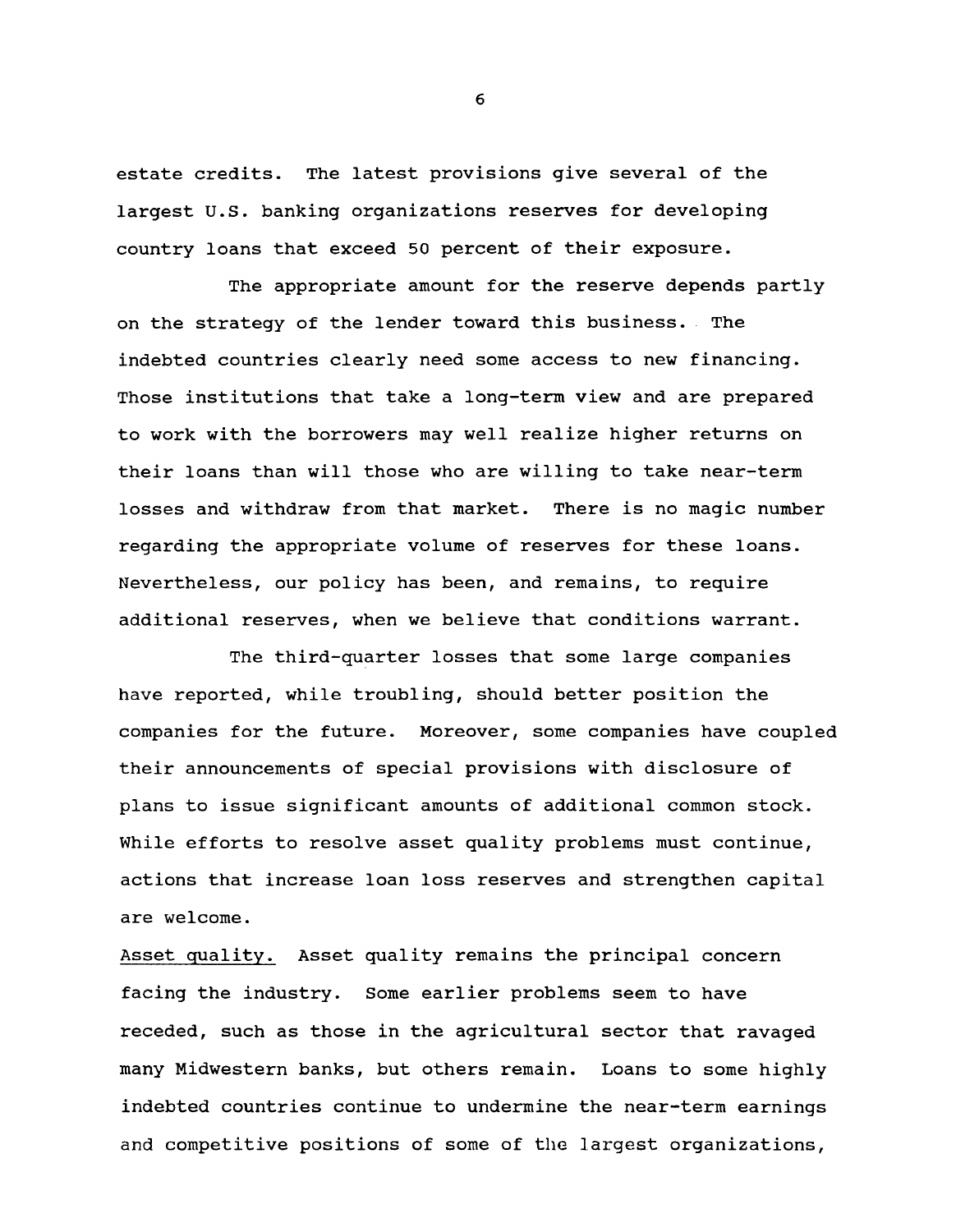and the real estate markets have softened in several formerly buoyant sections of the country.

Real estate markets in New England, parts of the Southeast, and broad areas of the Southwest show the most visible signs of weakness. Problems in the Northeast have recently led several institutions there to make substantial provisions for real estate losses. Most of those expected losses, in turn, involve development and construction projects, including condominium projects, in particular. Recent trends in commercial vacancy rates, combined with other factors that could adversely affect that region's economy, could lead to problems for other banking institutions, as well.

Relative to total assets, the volume of nonperforming assets for the industry increased during the first half of 1989, after declining during 1988. The volume of weak assets remains stubbornly high for the larger banking organizations, in large part due to their exposure to foreign borrowers. Nonperforming assets of the 25 largest bank holding companies increased slightly to 3.1 percent of their total assets at mid-year, which is well above the average 2.2 percent reported by all holding companies. I will say more about the foreign debt situation later.

Exposure to highly leveraged borrowers; including involvement in leveraged buyouts and other highly leveraged financings, also has important implications for the risk profiles of banking institutions. Such transactions can be important vehicles for the necessary restructuring of some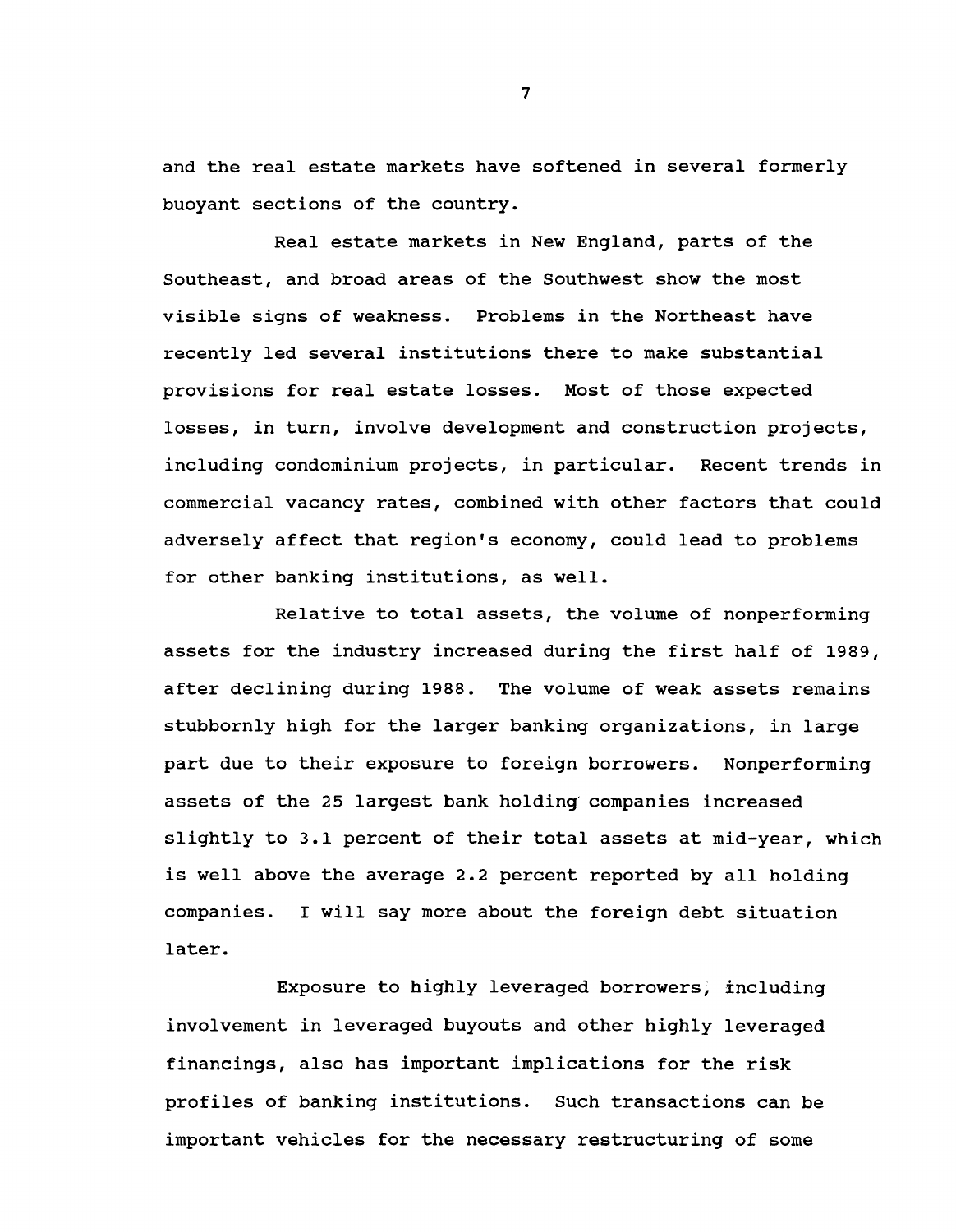companies and, in this way, may contribute to the operating efficiency and financial performance of U.S. businesses. Nevertheless, the higher debt levels and relatively lower equity cushions that characterize such transactions can also weaken the borrower's ability to withstand financial adversity and, other things being equal, can raise the level of risk in bank loan portfolios.

At mid-year 1989, the 50 largest bank holding companies had total loans and commitments to highly leveraged borrowers of more than \$100 billion, a 20 percent increase from the level they reported at the end of 1988. Although the vast majority of these claims are in the form of senior debt, the amounts outstanding are substantial for many companies, both in absolute terms and relative to their equity capital. This is clearly an area that warrants particularly close attention by bank managers and supervisors alike.

Capital adequacy. An important indicator of the strength of the banking system is the measure of capital adequacy. Accordingly, developing both an accurate measure and an appropriate standard for evaluating the capital adequacy of banking organizations has always been of prime importance. The international risk-based capital standard adopted during the past year represents a milestone in international cooperation and should help to strengthen capital standards throughout the world.

Although the new standard is not effective until the end of 1990 and will not be fully implemented until two years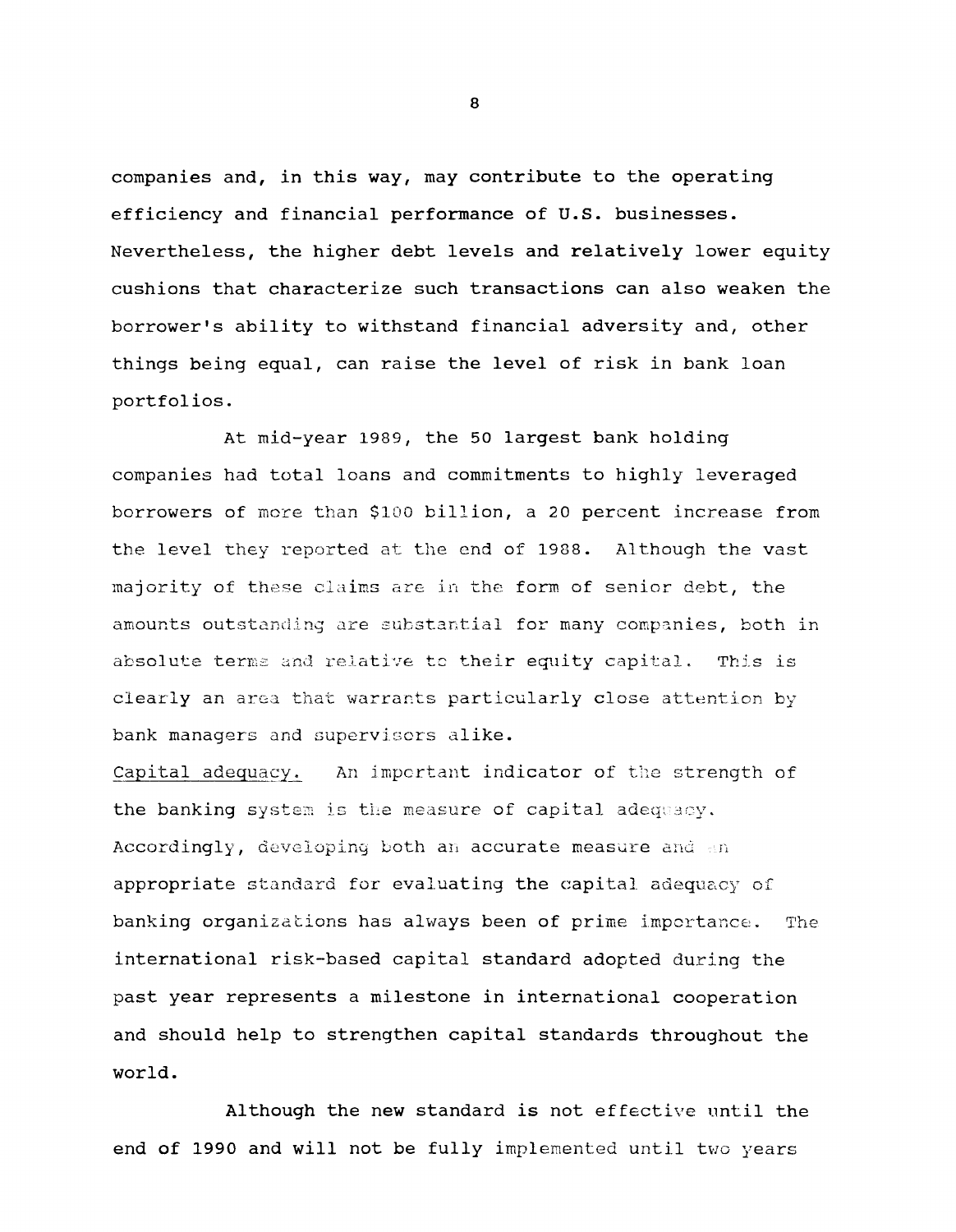later, most banking organizations are focusing on those requirements now. We estimate that about 94 percent of the nation's commercial banks met or exceeded the minimum risk-based capital standard at mid-year, even under the more-rigorous 1992 definitions. Even many of the large regional and money center bank holding companies meet the standard, or are well on their way toward meeting it.

The actions some companies have taken to raise additional capital in response to the future risk-based capital requirements also improve their capital ratios, as measured by current standards. Primary capital, for example, which includes equity capital, loan loss reserves, and a few other components, averaged 8.25 percent of adjusted assets at mid-year 1989 for all bank holding companies with assets exceeding \$150 million. That figure compares with 8.08 percent at the end of 1988 and with 7.90 percent the year before. This general improverent has been widespread.

Much of the improvement in recent years has come through slower asset growth, especially on the part of the larger institutions. During 1988, total assets of all insured commercial banks grew by only 4.4 percent, compared with rates of 7 to 8 percent during the first-half of this decade and with rates in the mid- to low-teens during the 1970s. Average asset growth among the 25 largest banks has virtually stopped, increasing by only 0.6 percent last year after being virtually unchanged during 1987.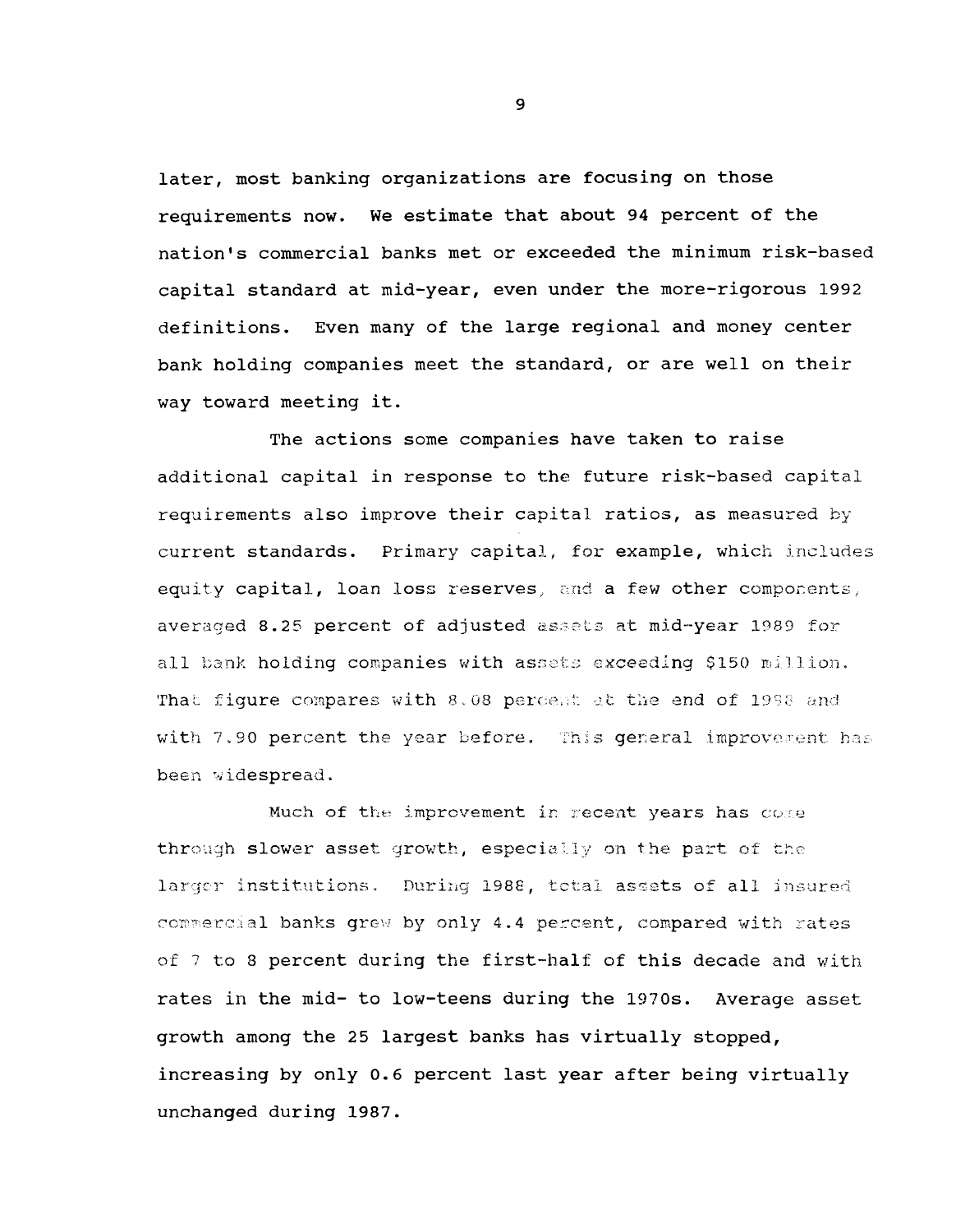Some of that slowdown reflects efforts to meet stronger capital standards, reduce foreign exposure, securitize assets, and focus on off-balance sheet and other fee-generating activities. Growth of outstanding loan commitments and foreign exchange and interest rate contracts, for example, has been much stronger than asset growth in recent years. Transfers of certain securities activities from banks to bank holding company affiliates also explains some of the slow growth by these large banks. Measured on a consolidated holding company basis, the 25 largest institutions grew by 4.2 percent last year.

The risk-based capital standard imposes specific minimum ratios for "Tier 1" (largely equity) capital as a percent of assets. That emphasis on equity should support and, hopefully, help to extend the improvement we have seen in equity-to-asset ratios. At the end of 1988, for example, bank holding companies with assets exceeding \$150 million reported equity equal to nearly 6.0 percent of their total assets— more than a percentage point higher than at the beginning of the decade. Although the the 25 largest companies reported a lower average equity ratio of 5.33 percent, their relative improvement was even greater during that period.

The thrift industry problems have demonstrated the need for financial institutions to maintain adequate levels of tangible capital to absorb unexpected losses. The Federal Reserve shall continue to enforce prudent standards for state member banks and bank holding companies and ensure that these capital standards remain sound. The role of intangible assets,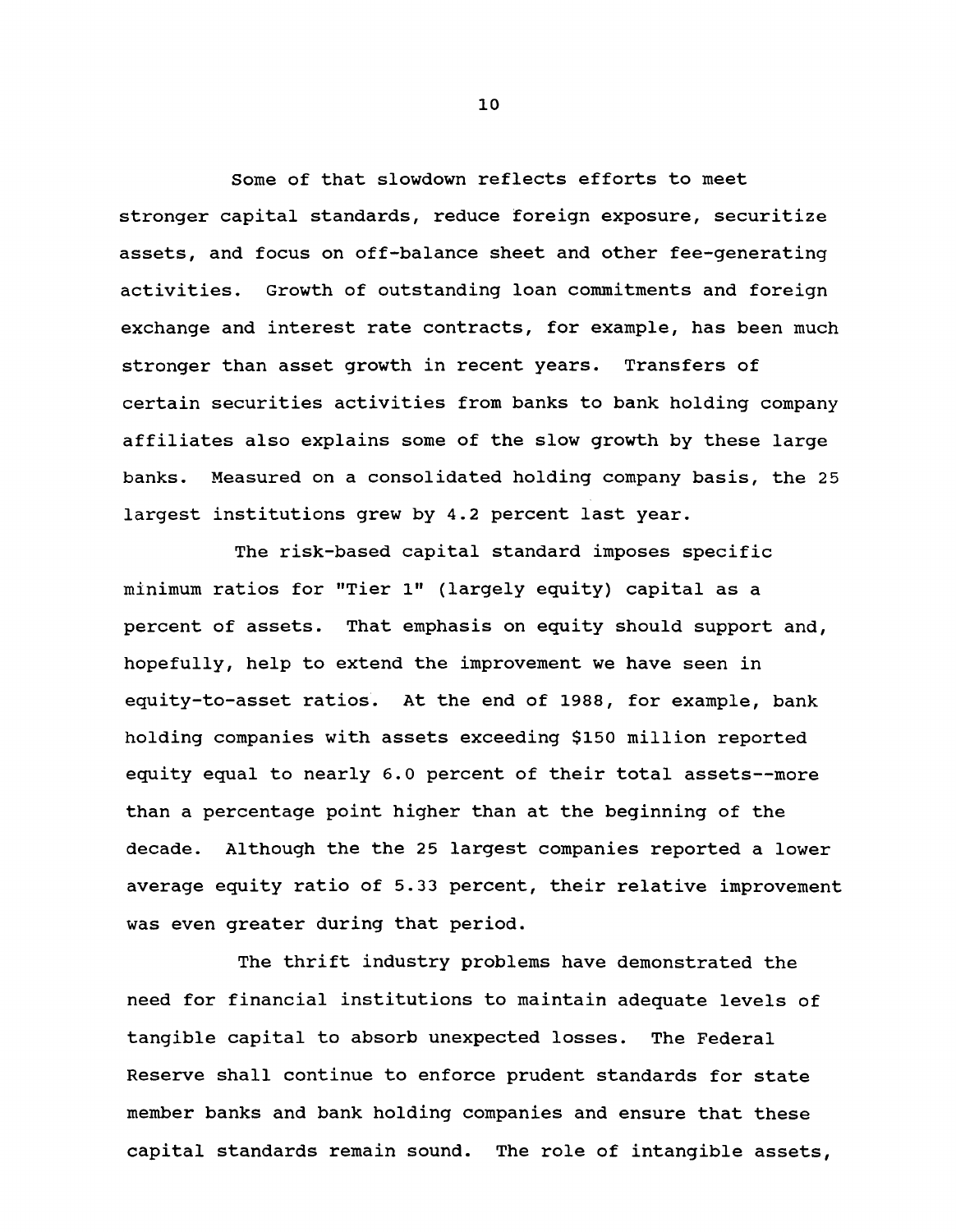such as goodwill, in the capital measure for banks is minor now and will decline further during the next few years as the new standards are put in place. We shall also continue our efforts to coordinate those standards internationally so that they are administered similarly throughout the world and that U.S. banking organizations can compete worldwide on a more equitable basis.

The Committee has asked whether the Federal Reserve believes that the U.S. banking system currently has sufficient capital to protect the public interest and avoid a serious drain of the bank insurance fund. Many bankers will testify that we seem constantly to urge higher levels of capital. Increased risks resulting from greater competition, expanding powers, and a rapidly changing environment for banking services suggest that some institutions should have materially higher levels of shareholder funds. In those cases, we have and shall continue to urge institutions to raise the necessary funds. Overall, though, the Committee should recognize the considerable progress the industry has made to improve its capital position.

In addition to issuing more equity securities, the domestic banking industry has generated substantial funds through increased retained earnings. Over the last several years, a trend toward higher earnings and lower dividend payout rates of large banks were especially helpful in that regard. During the past five years, the retained earnings of all insured U.S. commercial banks rose by \$39 billion, or 79 percent. By comparison, their total assets grew by only 31 percent.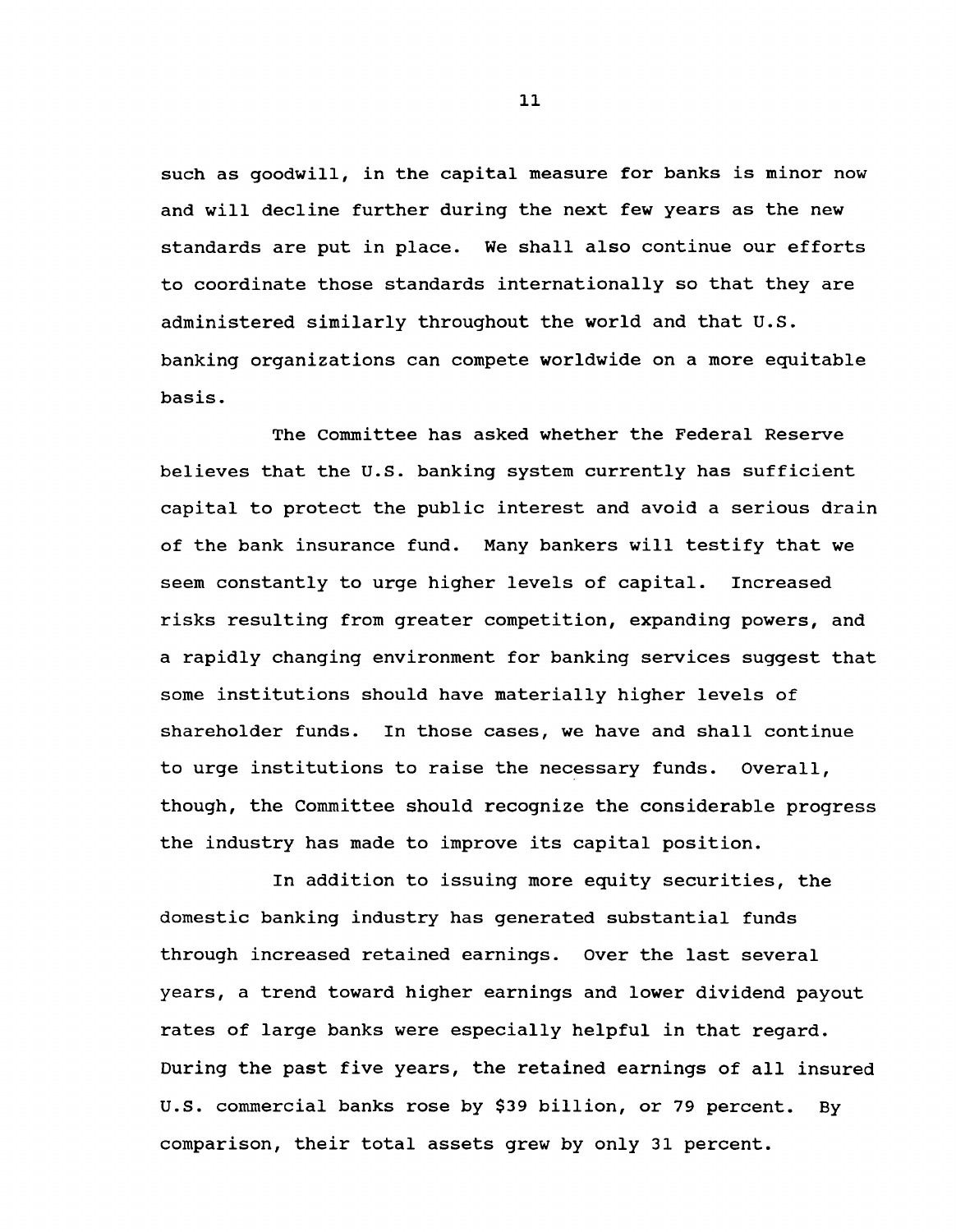The new risk-based capital standard will identify the need for capital by relating the requirements to the specific composition of risk each organization accepts. The measure, however, is not a panacea and cannot be put on automatic pilot and then ignored. An adequate capital standard is a critical element of a sound supervisory system, but it is only one of many components. Vigilant supervision, thorough examinations, and prompt enforcement actions are other essential elements that I will address next.

#### **EXAMINATION EFFORTS**

The Federal Reserve believes that frequent on-site examinations are a critical component of an effective supervisory framework. In this regard, the Federal Reserve's policy is to examine all state member banks and bank holding companies with significant operations on an annual basis, either directly or in conjunction with state supervisory agencies. Problem institutions are examined more frequently, and are subject to other more rigorous supervisory reviews.

Conditions of the past several years, in both the banking and thrift industries, have imposed significant pressures on our field examination resources. This year, in particular, our involvement in thrift institution examinations and closings has forced us to postpone the regular periodic examinations of some institutions that appear to be healthy and to limit the examination scope of others. While we can make such adjustments temporarily, we cannot do so for extended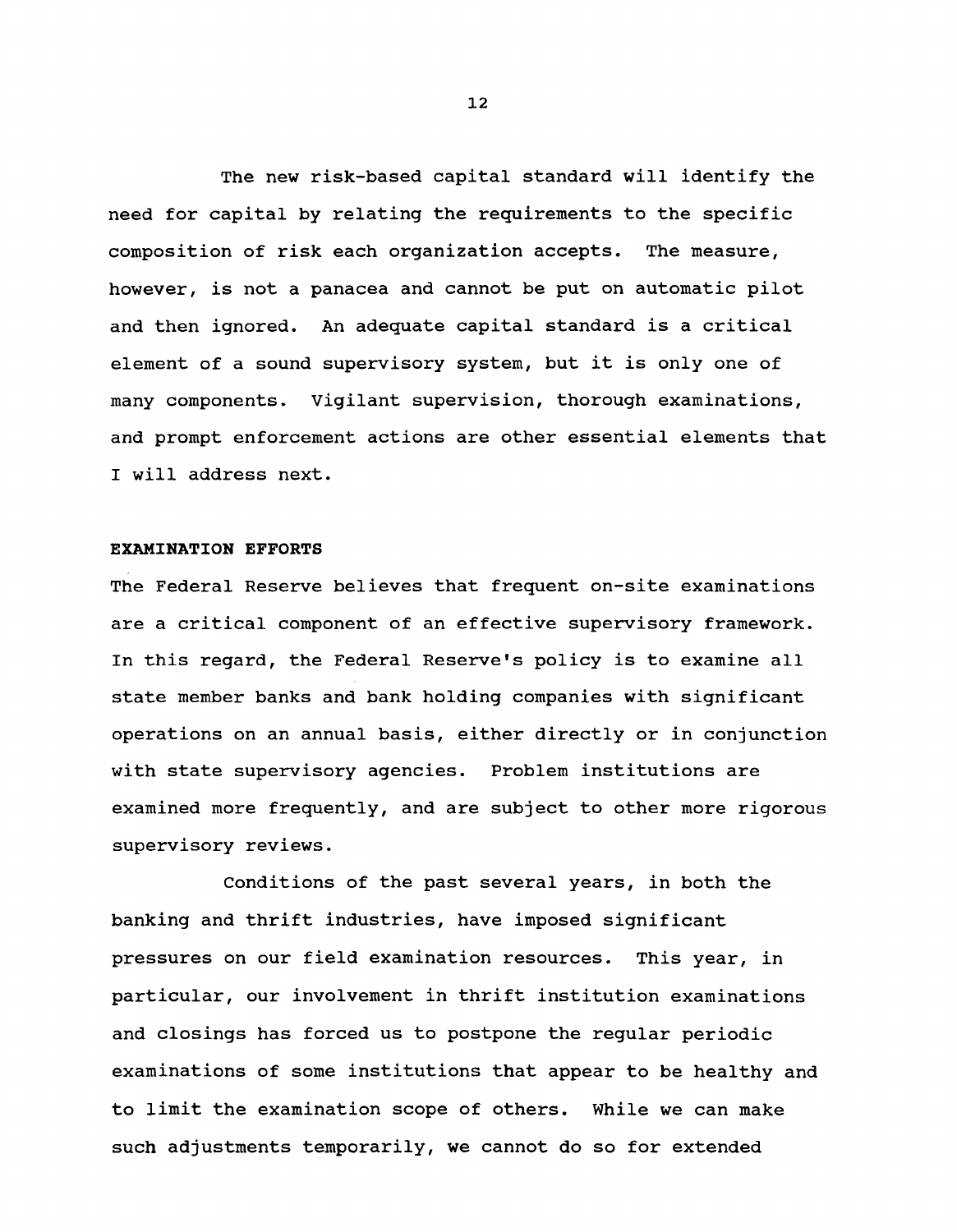periods. Such actions would increase the possibility that problems could develop and grow without early detection. In light of these and other developments I have discussed in this statement, it is crucial that we continue to devote adequate resources to on-site examinations and other critical supervisory functions. It is also essential that we take any steps necessary to attract and retain qualified field examiners and supervisory personnel.

## **INTERNATIONAL DEBT SITUATION**

A significant area of concern for some of the nation's largest banking organizations continues to be their exposure to developing countries. The U.S. banking system is now much less vulnerable to debt servicing difficulties by these countries than it was in the early 1980s. That is not to say that the problem is behind us. At mid-year, exposure to problem debtor countries still represented more than 90 percent of the combined primary capital of the 9 most internationally active U.S. banks and almost 40 percent of the capital of 13 others.

Fortunately, though, this vulnerability continues to decline from much higher levels a few years ago. During 1988, alone, those 22 large banks reduced their net exposure to problem debtor countries by almost \$9 billion. In the first six months of this year, they reduced it another \$4.5 billion. This progress has been made by reducing the exposure through a combination of asset sales, swaps, and charge-offs and, more importantly, by strengthening the capital and reserve base of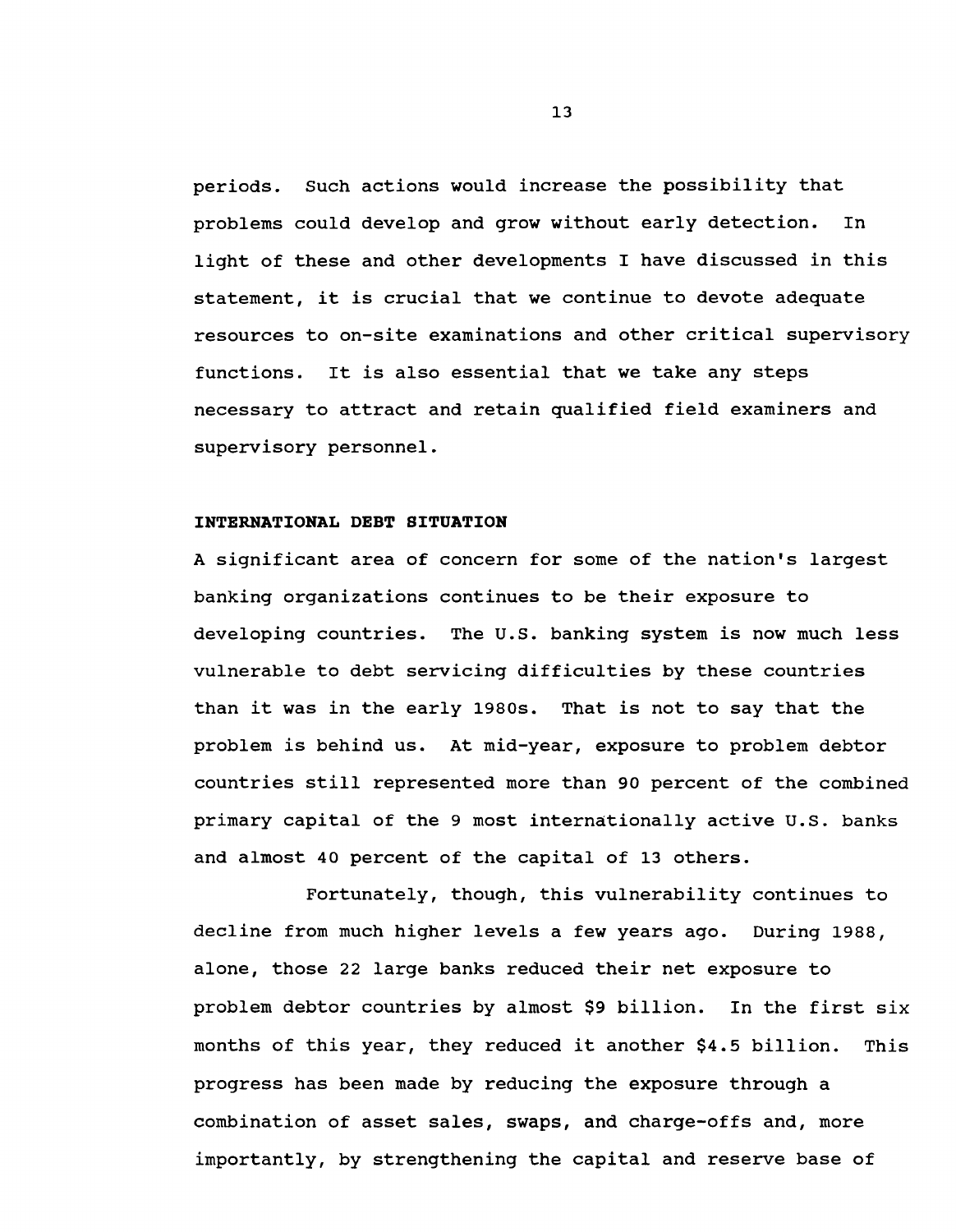the lending institutions. Indeed, by creating strong levels of reserves, most regional and super-regional banking organizations have nearly removed these exposures as a major determinant of their financial strength.

Several large banks have recently further increased reserves against developing country debt. On balance, the Board views this as a positive development toward strengthening the banking system. However, both the banks and the regulatory agencies must continue to review these reserves on an ongoing basis to ensure that the level of bank reserves and capital is appropriate with current circumstances. Moreover, from the banks' own perspective as well as from the perspective of the international economy, commercial banks should continue to work with the borrowers and the international institutions in a continuing cooperative effort to improve the economies of these countries and, thereby, their ability to service their debts.

### PROBLEM AND FAILED INSTITUTIONS

During 1988, the number of failed banks had reached another post-war high of 200 institutions, compared with 184 in 1987. An additional 21 banks with assets of \$13.5 billion were operating with FDIC assistance while a permanent solution was being reached. Since the total failures included numerous subsidiaries of several of the largest Texas banking organizations, the assets of the failed banks soared to \$40.3 billion in 1988 from \$6.9 billion the year before.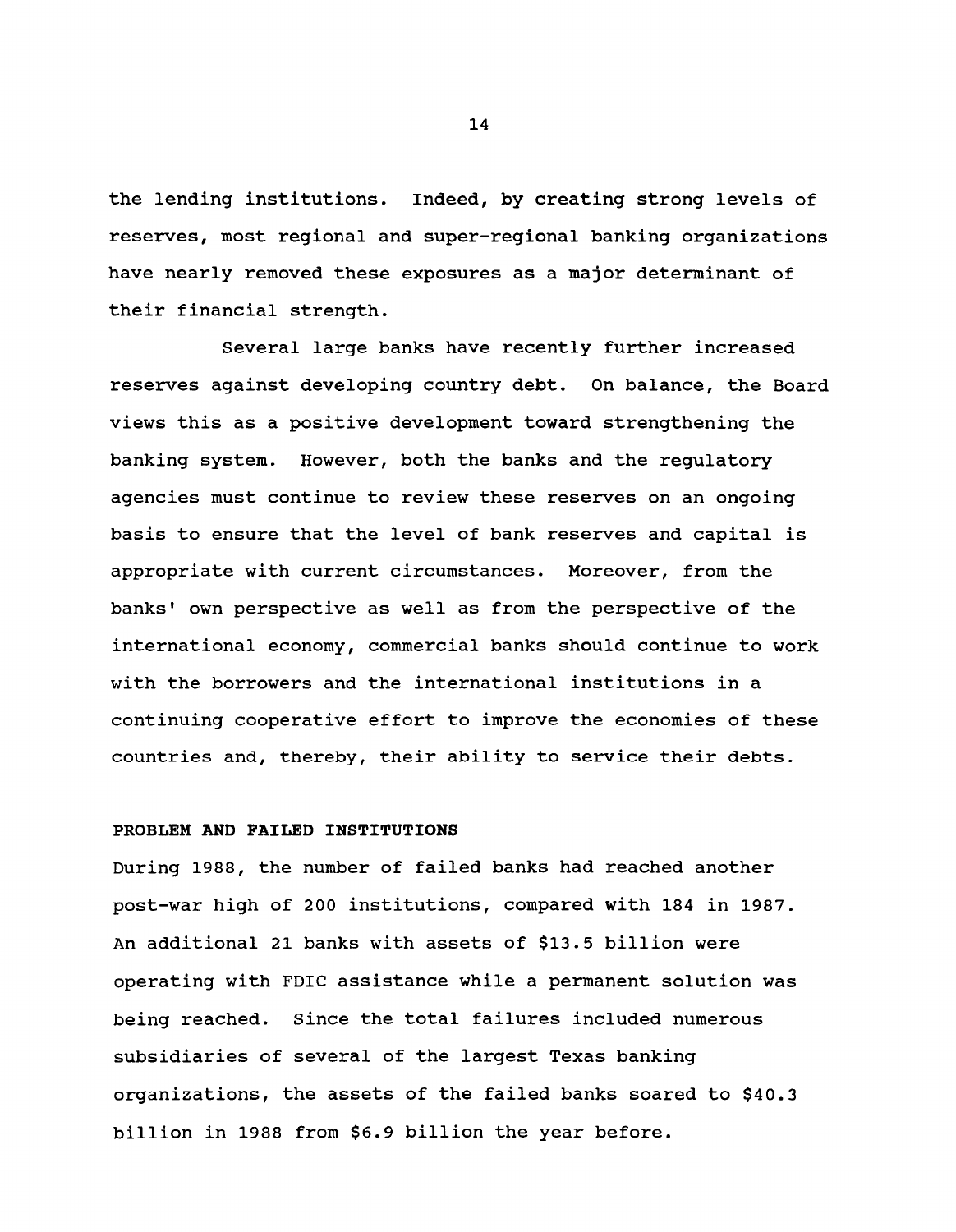Both the number and size of bank failures has continued at high levels this year. Through September 1989, 160 commercial banks had failed, with total assets of \$25.7 billion. The failures were heavily concentrated in the Southwest. Failures in the West and Midwest declined during 1988 from their 1986-1987 peaks and accounted for only 20 failures in the first nine months of this year. With respect to the Federal Reserve's specific activities, 9 state member banks have failed through September, compared with 21 for all of 1988.

The number and assets of problem institutions also remains historically and unacceptably high, but also appear to have peaked. Both figures declined slightly in 1988 and have dropped further during 1989. At the end of the third quarter, 1,166 commercial banks were considered problem institutions by the FDIC, compared with a high of 1,575 banks at the end of 1987. Most of them are located in the Southwest, while conditions in the West and Midwest have improved. Softness in the automobile industry could aggravate economic conditions in the Midwest but, barring new major problems, should not reverse the trends toward fewer problem banks in that area.

# **SUPERVISORY AND REGULATORY INITIATIVES**

The Federal Reserve, often in cooperation with the other federal bank regulatory agencies, has adopted a number of significant measures in recent years to address real and potential risks in banks. As indicated earlier, we have also provided significant examination resources to help identify and resolve insolvent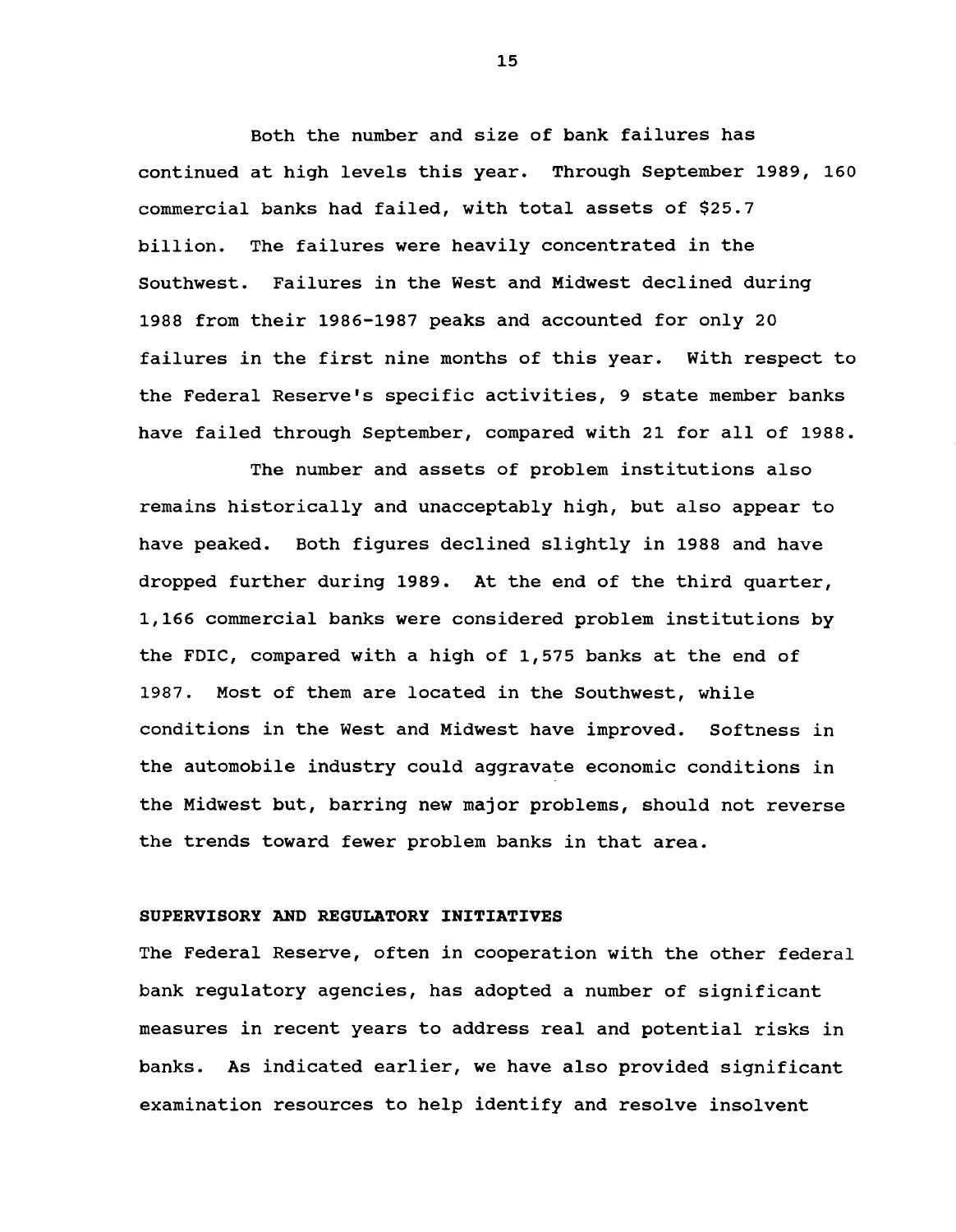thrifts. Several of the major new initiatives are summarized below:

Capital standards. Late last year the Board adopted a new risk-based capital standard for state member banks and bank holding companies that was based on negotiations conducted through the Bank for International Settlements. As I have suggested, this international standard emphasizes the need for "core" shareholder funds, recognizes risks in certain off-balance sheet activities, and varies the amount of capital required for various types of assets by the amount of perceived credit risk contained in each asset or exposure. This standard should tailor each institution's capital requirements more closely to its willingness to accept risk and should also lead to more equitable competition among major banks worldwide.

The Board fully supports strong capital standards and has worked hard to improve the capitalization of the banking industry. Our influence comes not only through supervisory actions, but also from administering the bank holding company application process. When deciding requests of banking organizations to merge with or acquire other institutions, the Federal Reserve has and will continue to require applicants to raise additional shareholder funds, when necessary. This process will involve prohibiting poorly capitalized institutions from expanding through mergers and acquisitions and, at times, may even require other companies to strengthen their financial positions further. In that way, the structural changes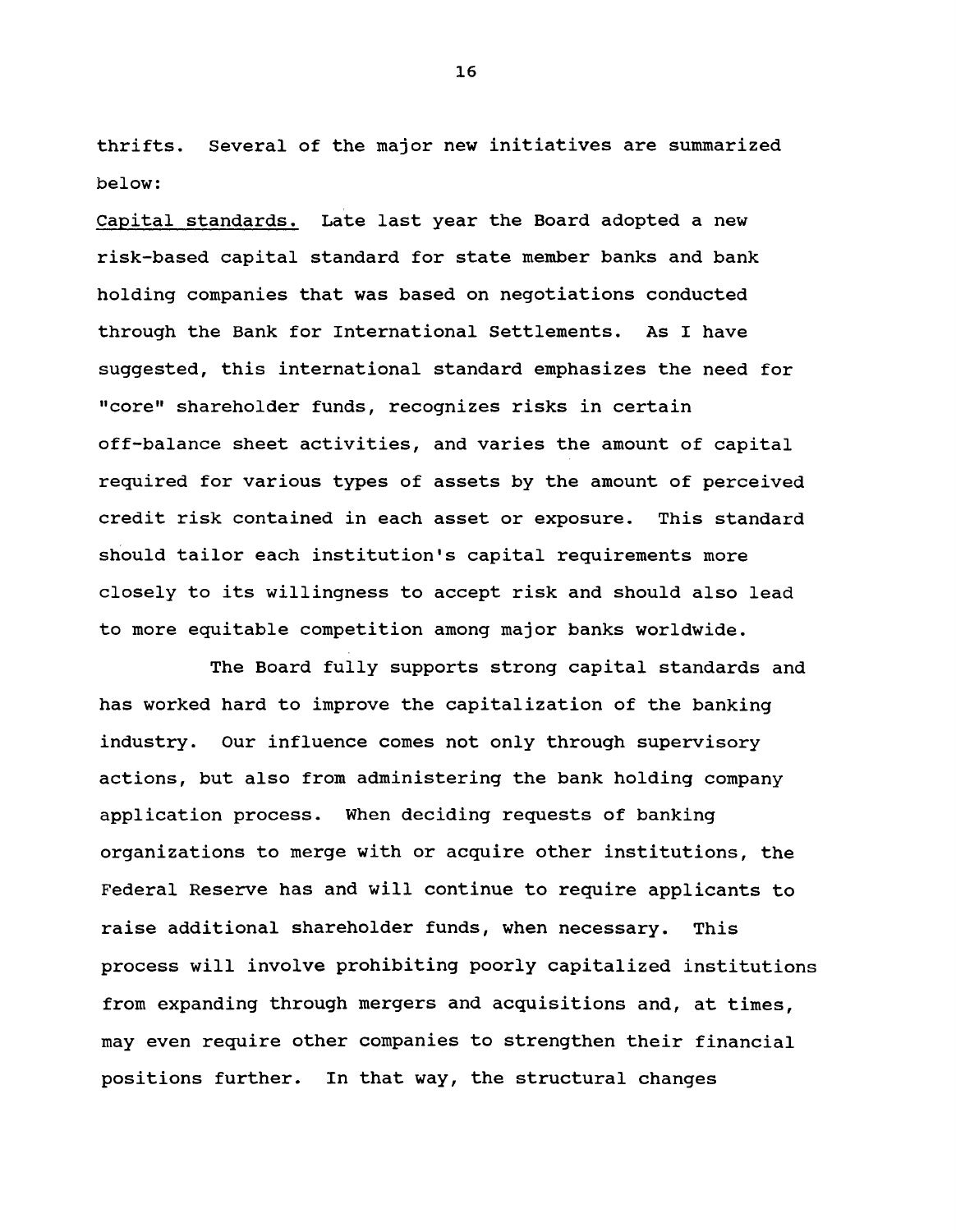occurring within the industry can lead to a stronger banking system.

Highly leveraged financings (HLFs). Early this year the Board revised its 1984 examination guidelines on HLFs, including leveraged buyouts, to strengthen its cautionary language and to stress further the need for lending institutions to thoroughly evaluate the financial strength of the borrowers. The new statement emphasized the importance of (1) evaluating cash flows under varying economic conditions, (2) setting reasonable "in-house" limits on the consolidated exposure of HLF borrowers, and (3) establishing specific policies, procedures, and controls for HLF lending. The statement also urged banks to price these credits prudently in order to reflect adequately the trade-off between risk and return and to avoid compromising sound banking practices in a search for market share and short-term gains.

The Federal Reserve Banks have also employed these guidelines to give special attention to loans to customers with exceptionally high debt profiles. In this connection, the federal banking agencies have recently developed a definition of highly leveraged financings that they can use for examination and supervisory purposes. Such a consistent definition should help identify trends and compare the exposures of individual institutions.

New securities powers. Earlier this year, the Board agreed to permit several large U.S. bank holding companies to expand their securities activities by underwriting, on a limited basis, corporate debt and equity within the United States. However,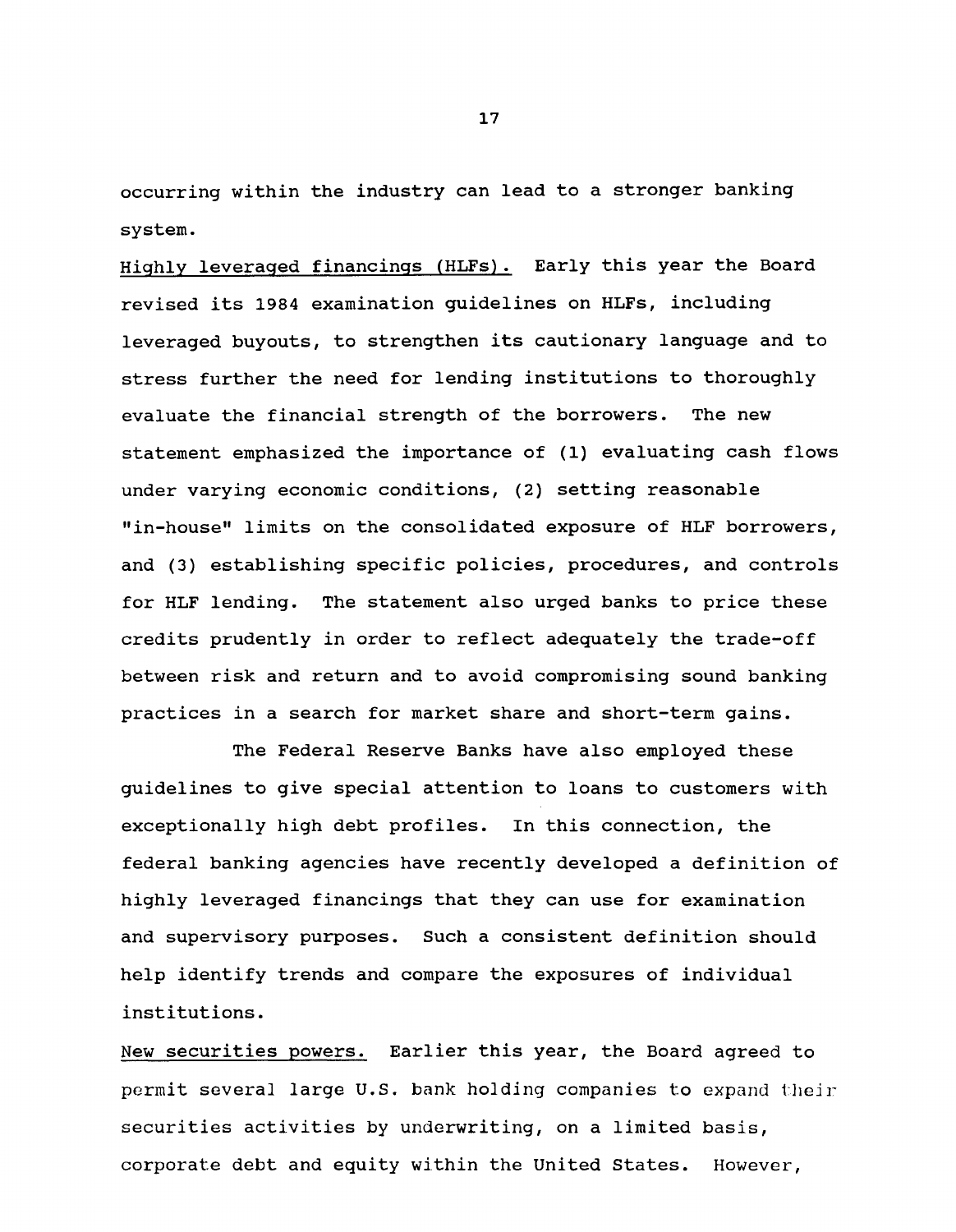before the companies could conduct those new activities they were required to demonstrate that they had adequate capital, managerial expertise, and controls. The Board granted its permission immediately for them to underwrite commercial debt instruments, and by mid-year four companies had done that. However, the Board has withheld for at least one year its consent for them to underwrite equities. By its conditional approval, however, the Board indicated its willingness to allow U.S. banking organizations to provide that service, if proper systems are in place to control the risks.

This decision was made in response to changing market conditions and competitive positions and on the basis of existing authority granted in the Bank Holding Company Act. The Board was mindful of any increased risks such activities might present to the organization's core banking business and took special steps to ensure that the new underwriting powers were separated from the activities of any subsidiary bank(s) and that appropriate prudential safeguards were in place to protect affiliated banks. It also took special steps to ensure that the banking organizations conducting these activities were well capitalized or that they raised additional equity to support these incremental risks. That approach should improve the ability of domestic bank holding companies to compete more effectively with foreign and nonbank institutions, while protecting the public's interest in a safe and sound banking system.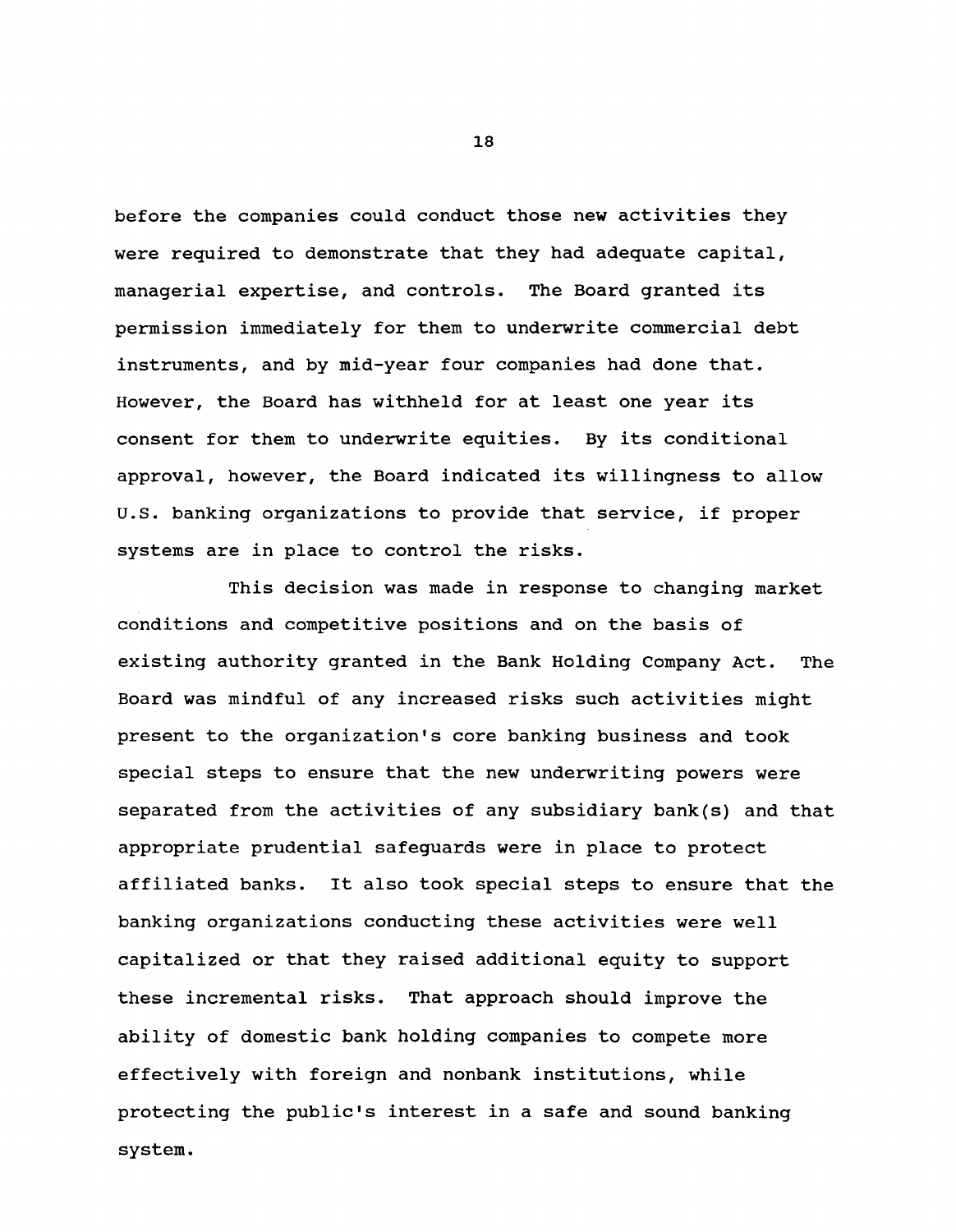Hostile takeovers. Through past decisions, the Board has indicated its intent to remain neutral on the issue of friendly or unfriendly acquisitions of domestic banking organizations. Its principal interest in all acquisitions continues to be that the resulting organization be financially sound and have a strong capital position. The Federal Reserve will not, however, allow an institution to weaken its own condition significantly, either in an attempt to consummate an acquisition or to prevent one.

Interbank payments system. An important and on-going objective of the Federal Reserve has been the implementation of policies both to reduce Federal Reserve risk in providing payments services and to induce private participants to be more prudent in controlling their daylight credit exposures, particularly on private large-dollar payment systems. The largest of these, CHIPS, has agreed to adopt rules making settlement of their system more certain through both collateral and loss-sharing devices. In addition, the Board has adopted guidelines to reduce credit exposures on other domestic and foreign clearance and payments systems.

Last spring, the Board also proposed additional measures to encourage depository institutions to control their credit exposure by expanding the scope of its payments risk reduction program. Among other features, the proposals will impose explicit prices on Federal Reserve daylight credits and expand the use of collateral as a risk control technique for book entry clearance of U.S. government securities. When fully